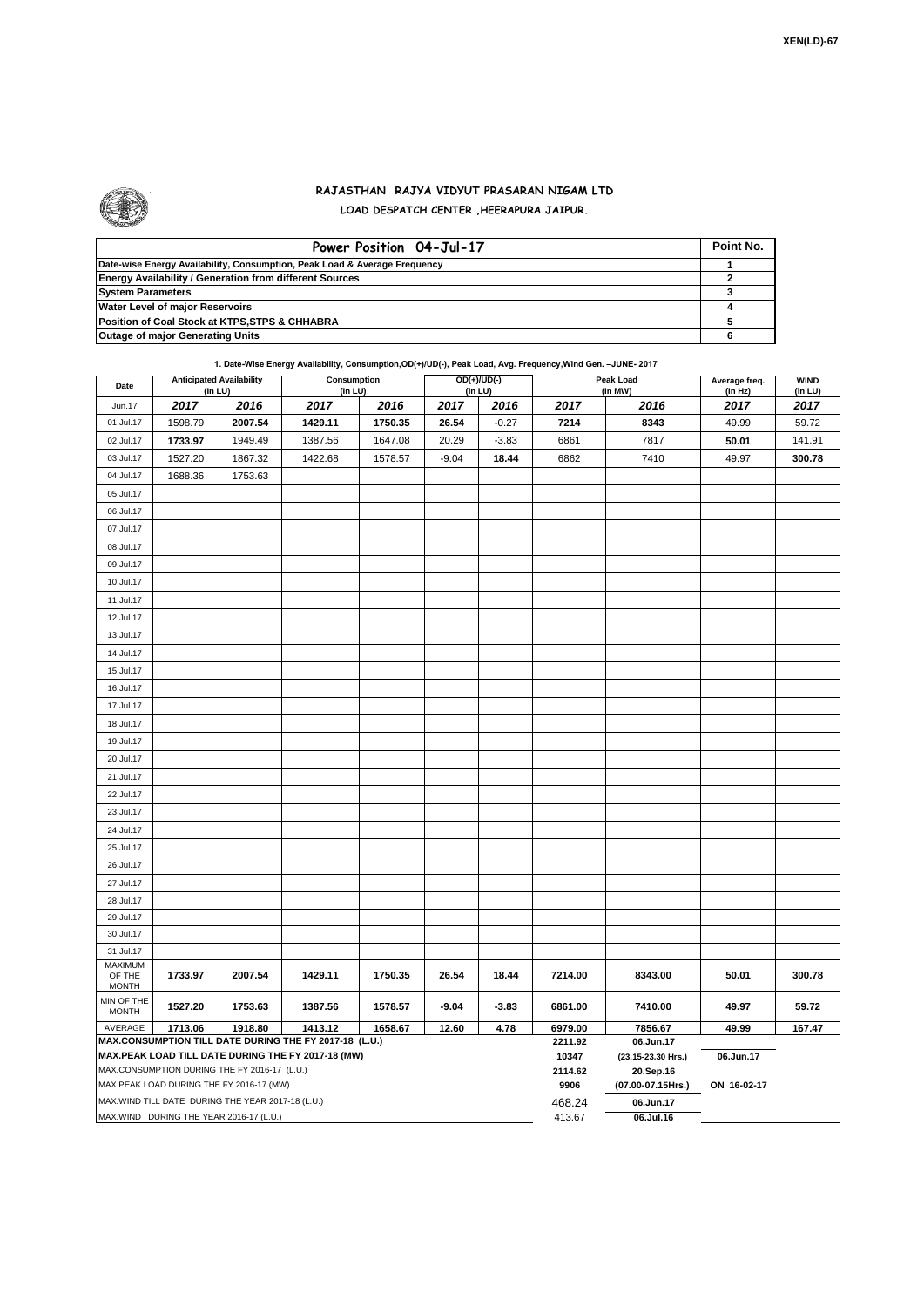| 2. Anticipated Availability/Generation From Different Sources |  |  |  |  |  |  |
|---------------------------------------------------------------|--|--|--|--|--|--|
|---------------------------------------------------------------|--|--|--|--|--|--|

| S.No.          | (In LU)<br>Sources Available to Rajasthan / Installed             | Prior                  | <b>Prior</b>       | Actual             |
|----------------|-------------------------------------------------------------------|------------------------|--------------------|--------------------|
|                | Capacity as on 30.09.2016                                         | assessment of          | assessment of      | Energy             |
|                | (In MW)                                                           | <b>Avail. For next</b> | Avail.             | <b>Received</b>    |
|                |                                                                   | Dav                    |                    |                    |
|                |                                                                   |                        | $3 -$ Jul $-17$    |                    |
| 1              | KTPS (1240/1240)                                                  | 42.00                  | 42.00              | 36.09              |
| $\overline{2}$ | STPS (1500/1500)                                                  | 55.00                  | 55.00              | 42.57              |
| 3              | DHOLPUR GAS CCPP (330/330)                                        | 0.00                   | 0.00               | 0.00               |
| 4<br>5         | RAMGARH (273.5/273.5)<br>RAPP-A(200/200)                          | 34.00<br>38.00         | 0.00<br>38.00      | 18.47<br>39.82     |
| 6              | MAHI (140/140)                                                    | 0.00                   | 0.00               | 0.00               |
| 7              | CHAMBAL (RPS+JS) (135.5/271)                                      | 0.00                   | 0.00               | 2.59               |
| 8              | <b>GIRAL LIGNITE (250/250)</b>                                    | 0.00                   | 0.00               | 0.00               |
| 9              | CHHABRA TPS 1000/1000)                                            | 108.00                 | 108.00             | 177.32             |
| 10             | ADANI (TPS) + KALISINDH (TPS)                                     | 288.00                 | 288.00             | 208.61             |
|                | (1200+1200/1320+1200)<br>WIND FARM (3980.40/4119.15)              |                        |                    |                    |
| 11<br>12       | SOLAR POWER(737.70/1295.70)                                       | 360.00<br>0.00         | 160.00<br>0.00     | 308.78<br>0.00     |
| 13             | CAPTIVE POWER PLANTS                                              | 0.00                   | 0.00               | 0.00               |
| 14             | REGIONAL (INTRA STATE) O.A. (VLTPS)                               | 0.00                   | 0.00               | 0.00               |
| 15             | OPEN ACCESS                                                       | $-80.99$               | $-80.08$           | $-80.08$           |
| 16             | BIOMASS - (101.95/119.25)                                         | 5.00                   | 5.00               | 4.67               |
| 17             | BARSINGHSAR LTPS(250/250)                                         | 25.00                  | 25.00              | 22.42              |
| 18             | RAJWEST (1080/1080)                                               | 201.00                 | 201.00             | 109.69             |
|                | <b>TOTAL (A): 1-18</b>                                            | 1075.01                | 841.92             | 890.95             |
| 19             | <b>BBMB COMPLEX</b><br>a) BHAKRA(230.79/1516.3)                   | 29.99                  | 29.24              | 28.42              |
|                | b) DEHAR (198/990)                                                | 29.33                  | 29.20              | 29.08              |
|                | c) PONG (231.66/396)                                              | 8.42                   | 5.19               | 8.27               |
|                | TOTAL : a TO c                                                    | 67.73                  | 63.63              | 65.77              |
| 20             | <b>CENTRAL STATIONS</b>                                           |                        |                    |                    |
|                | d) SINGRAULI<br>(300/2000)                                        | 48.02                  | 55.95              | 17.27              |
|                | e) RIHAND<br>(310.24/3000)                                        | 48.08                  | 75.76              | 41.88              |
|                | f) UNCHAHAR-I(20/420)<br>q) UNCHAHAR-II& III(61/630)              | 2.63<br>7.55           | 2.94<br>10.18      | 1.82<br>6.41       |
|                | h) INDIRA GANDHI STPS(JHAJHAR) 0.00/1500)                         | 0.00                   | 0.00               | 0.00               |
|                | i) NCTPS DADRI St-II (43.22/980) + DADRI-TH                       | 2.05                   | 1.86               | 0.87               |
|                | j) DADRI GAS (77/830)                                             | 3.64                   | 3.56               | 1.61               |
|                | k) ANTA<br>(83.07/419)                                            | 0.00                   | 0.00               | 0.00               |
|                | I) AURAIYA<br>(61.03/663)                                         | 0.00                   | 0.00               | 0.00               |
|                | m) NAPP<br>(44/440)                                               | 9.24                   | 9.12               | 9.12               |
|                | n) RAPP-B<br>(125/440)                                            | 31.69                  | 31.69              | 31.69              |
|                | o) RAPP-C<br>(88/440)<br>p) SALAL<br>(20.36/690)                  | 20.58<br>4.79          | 20.58<br>4.79      | 20.58<br>4.79      |
|                | (70.37/720)<br>q) URI                                             | 16.31                  | 10.00              | 10.02              |
|                | r) TANAKPUR<br>(10.86/94)                                         | 2.51                   | 2.47               | 2.45               |
|                | S) CHAMERA –I (105.84/540)                                        | 25.15                  | 25.15              | 25.15              |
|                | t) CHAMERA-II (29.01/300)                                         | 6.98                   | 6.98               | 6.98               |
|                | u) CHAMERA-III (25.21/231)                                        | 6.00                   | 6.00               | 6.02               |
|                | v) DHAULIGANGA (27/280)                                           | 6.50                   | 6.50               | 6.50               |
|                | w) DULHASTI (42.42/390)                                           | 10.08                  | 10.08              | 10.08              |
|                | x) SEWA (13/120)                                                  | 3.28<br>34.13          | 3.28<br>34.13      | 3.28<br>34.13      |
|                | y) NJPC (112.00/1500)+RAMPUR(31.808/412.02)<br>z) TEHRI (75/1000) | 4.20                   | 4.20               | 4.42               |
|                | aa) KOTESHWR (33.44/400) + PARBATI3 (56.73/520)                   | 20.40                  | 20.40              | 29.24              |
|                | ab) TALA                                                          | 3.90                   | 3.76               | 3.76               |
|                | ac) MUNDRA UMPP (380/4000)                                        | 32.59                  | 51.60              | 39.11              |
|                | ad) SASAN (372/3960)                                              | 38.88                  | 47.83              | 9.61               |
|                | ae) FRKKA+KHLGN+TLCHR (70.18/3940)                                | 17.23                  | 17.58              | 2.88               |
|                | af) URS POWER(DADRI TH-I)                                         | 0.00                   | 0.00               | 0.00               |
|                | TOTAL SCHEDULE(a TO af)                                           | 474.14                 | 530.02             | 395.43             |
|                | <b>LOSSES</b><br>NET SCHEDULED                                    | $-9.35$<br>464.79      | $-11.31$<br>518.71 | $-13.13$<br>382.30 |
| 21             | BILATERAL (REG.) EXCL. BANKING                                    | 26.32                  | 26.32              | 26.32              |
| 22             | <b>BANKING</b>                                                    | $-48.20$               | $-48.20$           | $-48.20$           |
| 23             | BILATERAL(INTER-REG.). EXCLUDING (ISOA &                          | 97.19                  | 110.80             | 107.08             |
| 24             | <b>BANKING)</b><br>INTER STATE OPEN ACCESS (BILATERAL+IEX)        | 80.99                  | 80.08              | 80.08              |
|                |                                                                   |                        |                    |                    |
| 25             | INDIAN ENERGY EXCHANGE                                            | $-7.74$                | $-6.81$            | $-6.81$            |
|                | <b>TOTAL(B): (19 TO 25)</b>                                       | 613.35                 | 685.28             | 540.77             |
|                | TOTAL GENERATION (A +B) : 1 TO 25                                 |                        |                    | 1431.72            |
|                | OVER DRAWAL (+)/UNDER DRAWAL (-)<br><b>GRAND TOTAL</b>            | 1688.36                | 1527.20            | $-9.04$<br>1422.68 |
|                | <b>LAST YEAR</b>                                                  | 1753.63                | 1867.32            | 1578.57            |
|                |                                                                   |                        |                    |                    |